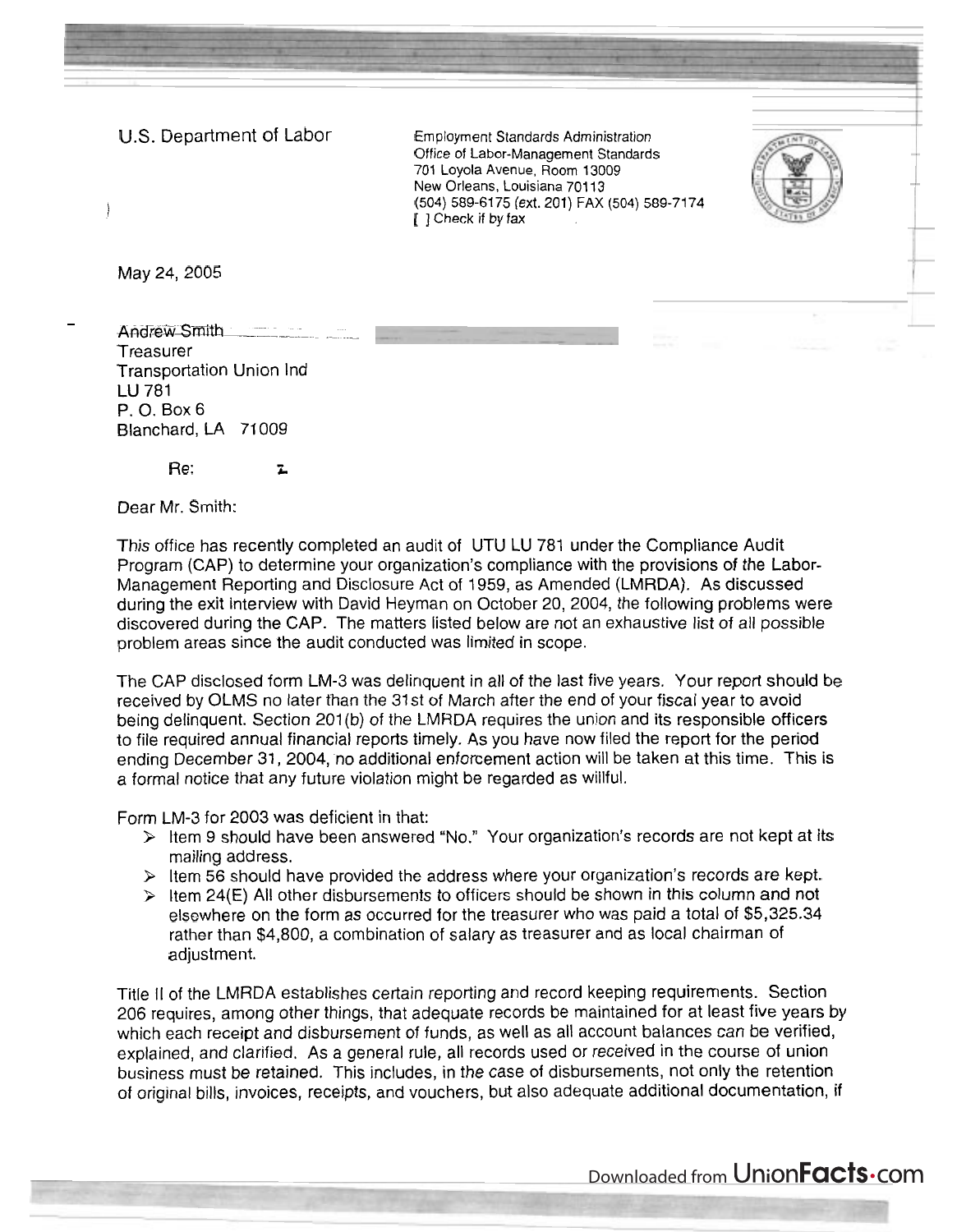UTU LU 781 May 24,2005 **Page** 2 of **3** 

necessary, showing the nature of the union business requiring the disbursement, the goods or services received, and the identity of the recipients of the goods or services. The following record keeping deficiencies were revealed during the audit of Local 781's 2003 records: missing travel vouchers, canceled checks, and verification of lost time (members' payroll records-for-dates-in-whole-or-part-claimed). It appears that failing to require this verification from lost time claimants resulted in some questionable payments to them when they worked a full day on the same day lost time was claimed or worked part of the day and into the next day.

The following members worked a partial or full work day on the same day lost time was claimed:

Heyman, D claimed \$167.01 for October 7, 2004.

The employer verifies that Heyman worked and was paid for 11 pm October 7, 2004  $-7$  am October 8, 2004. One hour  $(11 - 12 \text{ pm})$  was not lost time on October 7, 2004.

Heyman, D claimed \$1 62.94 for June 23,2003. The employer verifies that Heyman worked and was paid for 11 pm June  $23$ ,  $2003 - 7:15$  am

June 24, 2003. One hour  $(11 - 12 \text{ pm})$  was not lost time on October 7, 2004.

Thompson, D claimed \$1 56 for May 7,2003. The employer verifies that  $\qquad \qquad$  worked and was paid for May 7, 2003 (3 pm  $-$  11 pm). Eight hours  $(3 \text{ pm} - 11 \text{ pm})$  was not lost time on May 7, 2003.

Wright, RE claimed \$236.92 for January 3, 2003. The employer verifies that Wright worked and was paid for January 3, 2003 (7 am  $-$  4:50 pm). Nine hours and 50 minutes (7 am  $-$  4:50 pm) was not lost time on January 3, 2003.

Wright, RE claimed \$236.92 for January 4, 2003. The employer verifies that Wright worked and was paid for January 4, 2003 (5 pm  $-$  3:10 am). Seven hours  $(5 \text{ pm} - 12 \text{ pm})$  was not lost time on January 4, 2003.

Wright, RE claimed \$21 5.94 for May 2, 2000.

The employer verifies that Wright worked and was paid for May 2, 2000 (9:45 am - 5:15 pm). Seven hours and thirty minutes  $(9:45 \text{ am} - 5:15 \text{ pm})$  was not lost time on May 2, 2000.

Those members who did not lose time should not be paid for lost time from union funds and should refund any monies they were not due to Local 781.

As agreed, provided that Local 781 maintains adequate documentation for its disbursements in the future, no additional enforcement action will be taken regarding this violation. The proper maintenance of union records is the personal responsibility of the individuals who are required to file Local 781's LM report.

You should be aware that Section 206 of the LMRDA provides for a fine of not more than \$1 0,000 or imprisonment for not more than one year, or both, for willful failure to maintain

Downloaded from Union**Facts** Com